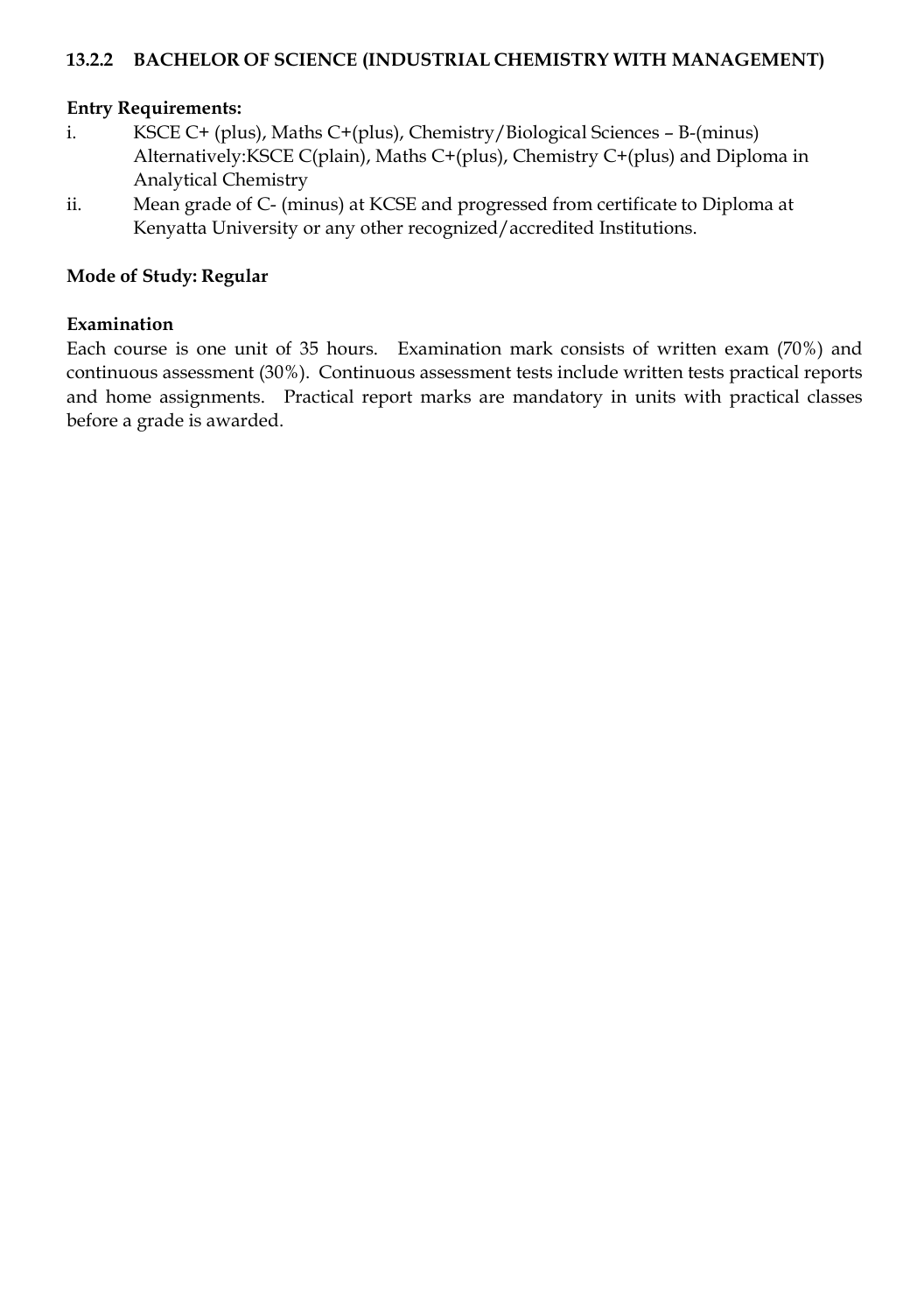**Certification:** Degree – Bachelor of Science (Industrial Chemistry with Management)

# **Unit Code and Title**

## **Level 100**

SCH 100: Fundamentals of Inorganic Chemistry SCH 101: Introduction to Physical Chemistry SCH 102: Organic Chemistry I SCH 103: Introduction to Classical Analysis and Separation Techniques SCH 107: Introduction to Industrial Chemistry SMA 102: Basic Mathematics SMA 104: Calculus I SMA 160: Probability and Statistics I BBA 100: Business Studies BBA 101: Business Law I BBA 102: Principles of Management BAC 100: Fundamentals of Accounting I SCT 100: Fundamentals of Computing UCU Unit

**Level 200**

SCH 200: Atomic Structure SCH 201: Chemical Thermodynamics SCH 202: Organic Chemistry II SCH 205: Plant Economics and Industrial Management SCH 206: Unit Operations I SCH 207: Introduction to Computational Chemistry SMA 200: Calculus II SMA 260: Probability and Statistics II BBA 200: Organizational Behaviour BBA 201: Principles of Marketing BAC 202: Cost Accounting I BAC 203: Business Finance I SCT 101: Programming Techniques UCU Unit

## **Level 300**

SCH 300: Comparative Study of S & P Block Elements SCH 304: Introduction to Analytical Instrumentation SCH 305: Chemical Kinetics SCH 317: Material and Energy Balances SCH 319: Food Based Industries SCH 320: Industrial/Institutional Attachment SCH 321: Research Methods SCH 322: Transition Metal Chemistry SCH 323: Unit Operations II SCH 325: Petrochemical Industries BBA 300: Organizational Theory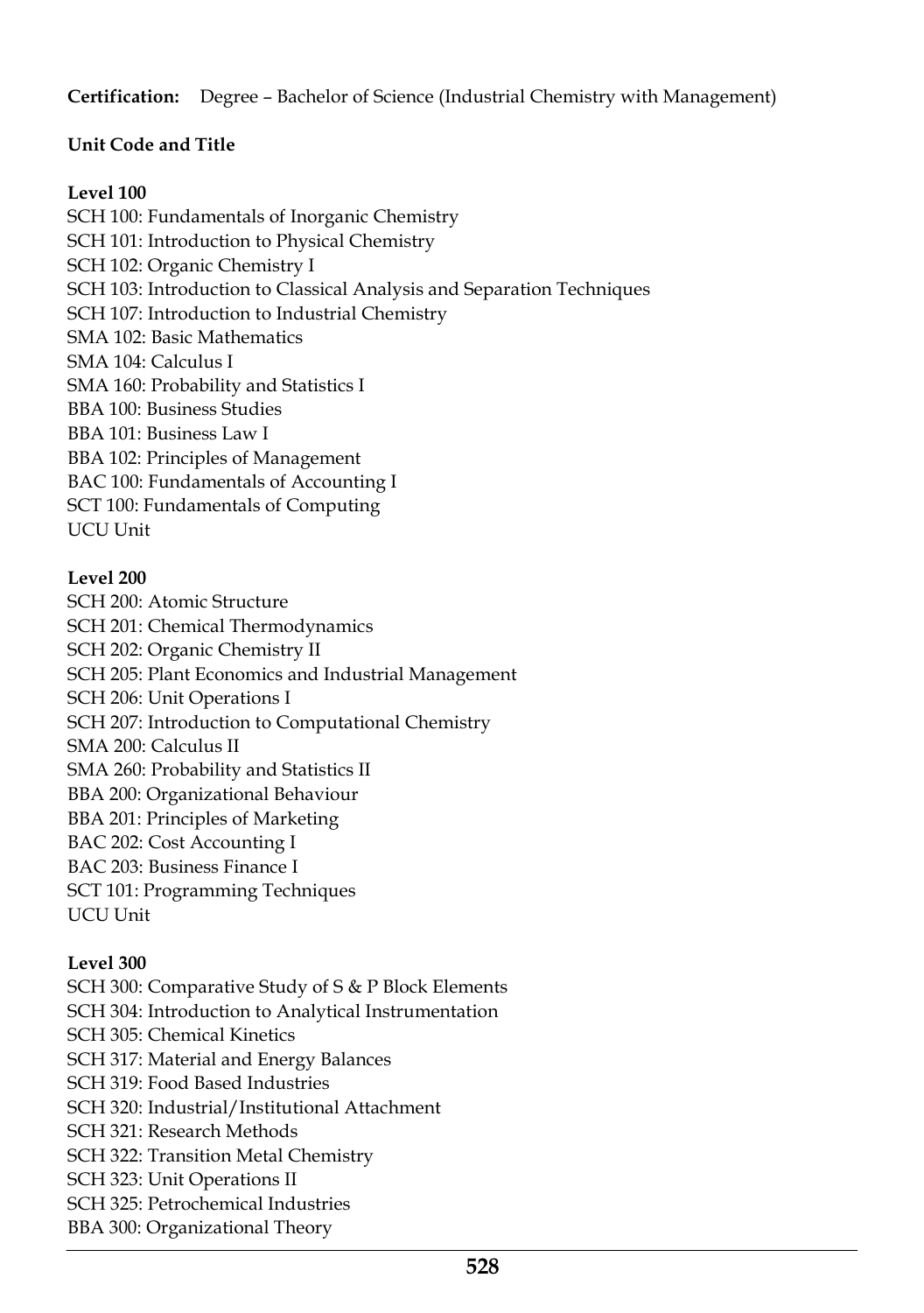*School of Pure and Applied Sciences*

BBA 301: Human Resource Management I BBA 303: Marketing Strategies and Plans BAC 300: Management of Accounting I UCU Unit